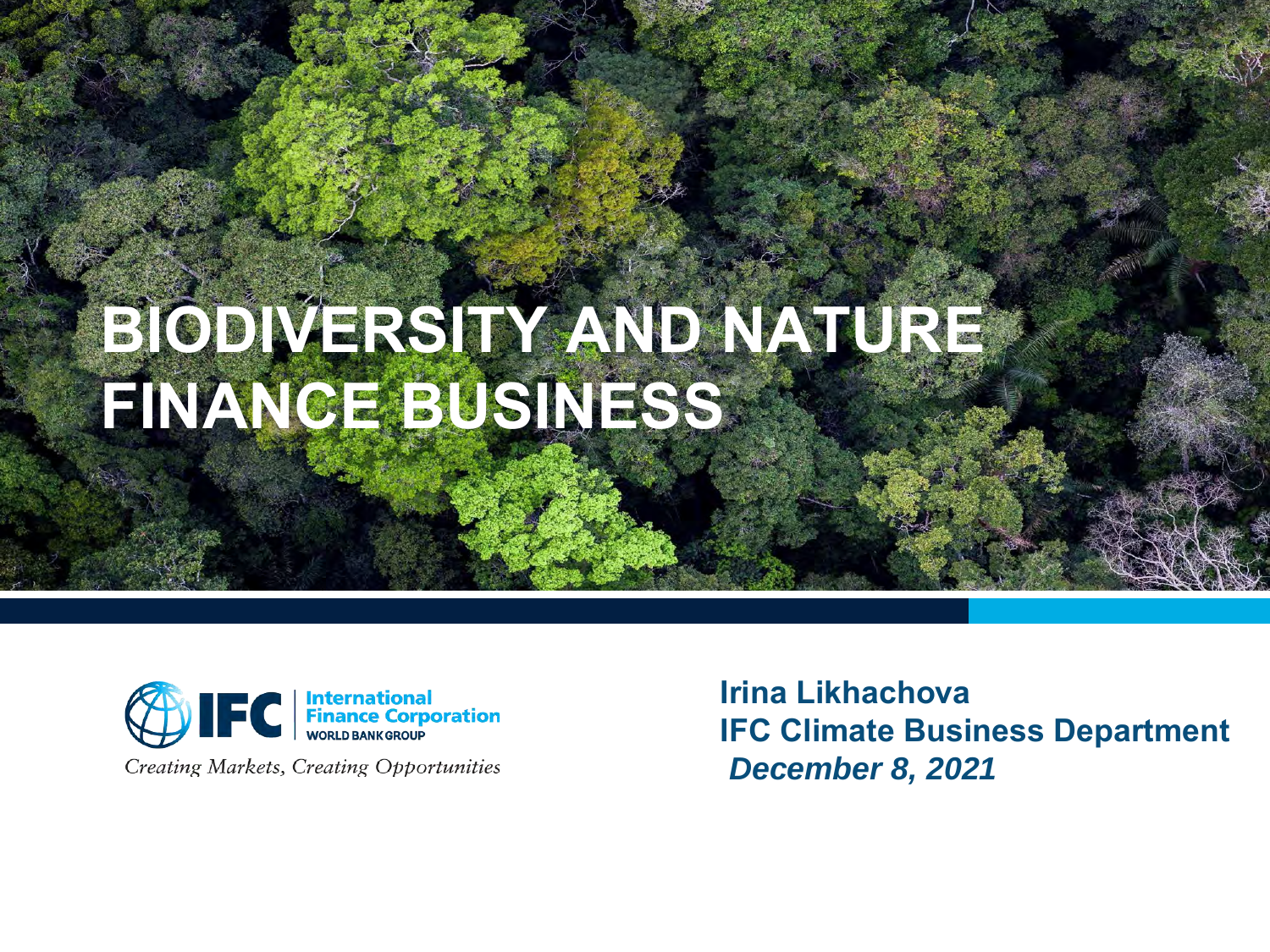### **BIODIVERSITY FINANCE MARKET IS GROWING RAPIDLY**

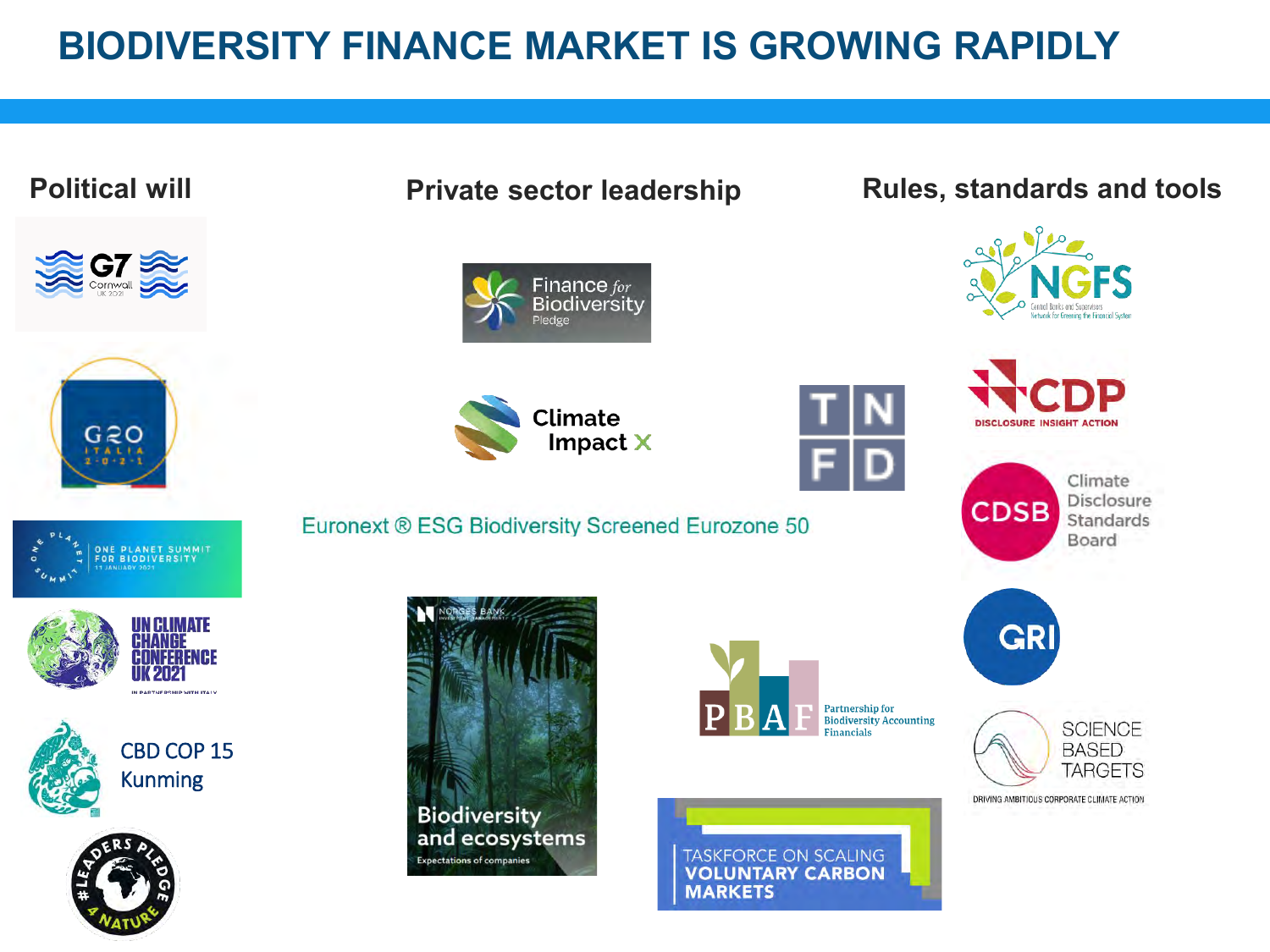## **FINANCING TRANSITION TO NATURE-FRIENDLY PRODUCTION PRACTICES IS A \$10 TRILLION OPPORTUNITY**



**Source: WEF New Natuer Economy Report II "The Future of Nature and Business," 2020** 

#### **KEY BUSINESS AND MARKET DRIVERS**

- **Dependency risk management**
- Cost reduction
- Cash flow generation
- Access to new and cheaper sources of finance
- Regulatory pressure and incentives
- New market for new products and services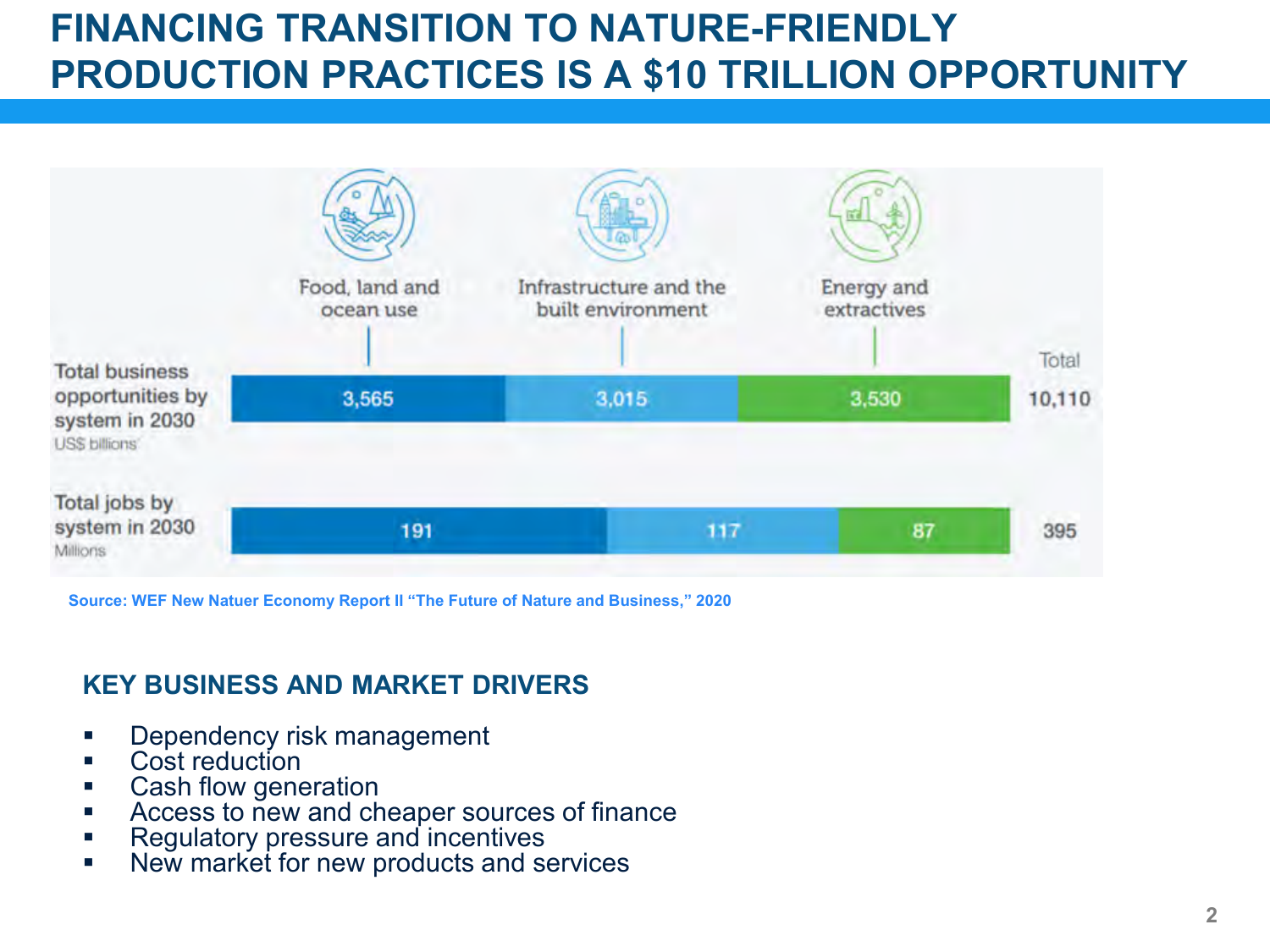### **EQUITY AND DEBT FUNDS**



#### **MARKET EXAMPLES**

#### **\$208 million Land Degradation and Neutrality Fund by Mirova**

Sustainable land use projects in emerging markets, including agroforestry, regenerative and sustainable agriculture

#### **Landscape Resilience Fund by South Pole targets to raise \$100 million by 2025**

Sustainable agriculture, forestry, small-scale farming in emerging markets

#### **Global Fund for Coral Reefs targets to invest \$500 million over 10 years for coral reef conservation**

Wild-caught marine fisheries, aquaculture. nature-based infrastructure, coral restoration, coastal and marine ecotourism, maritime transportation, ocean-based renewable energy, waste management, reef insurance, Marine Protected Areas and Locally Protected Areas

#### **\$400 million Natural capital equity fund by Lombard Odier**

- Profitable companies positioned for circular bioeconomy, resource efficiency, and zero waste.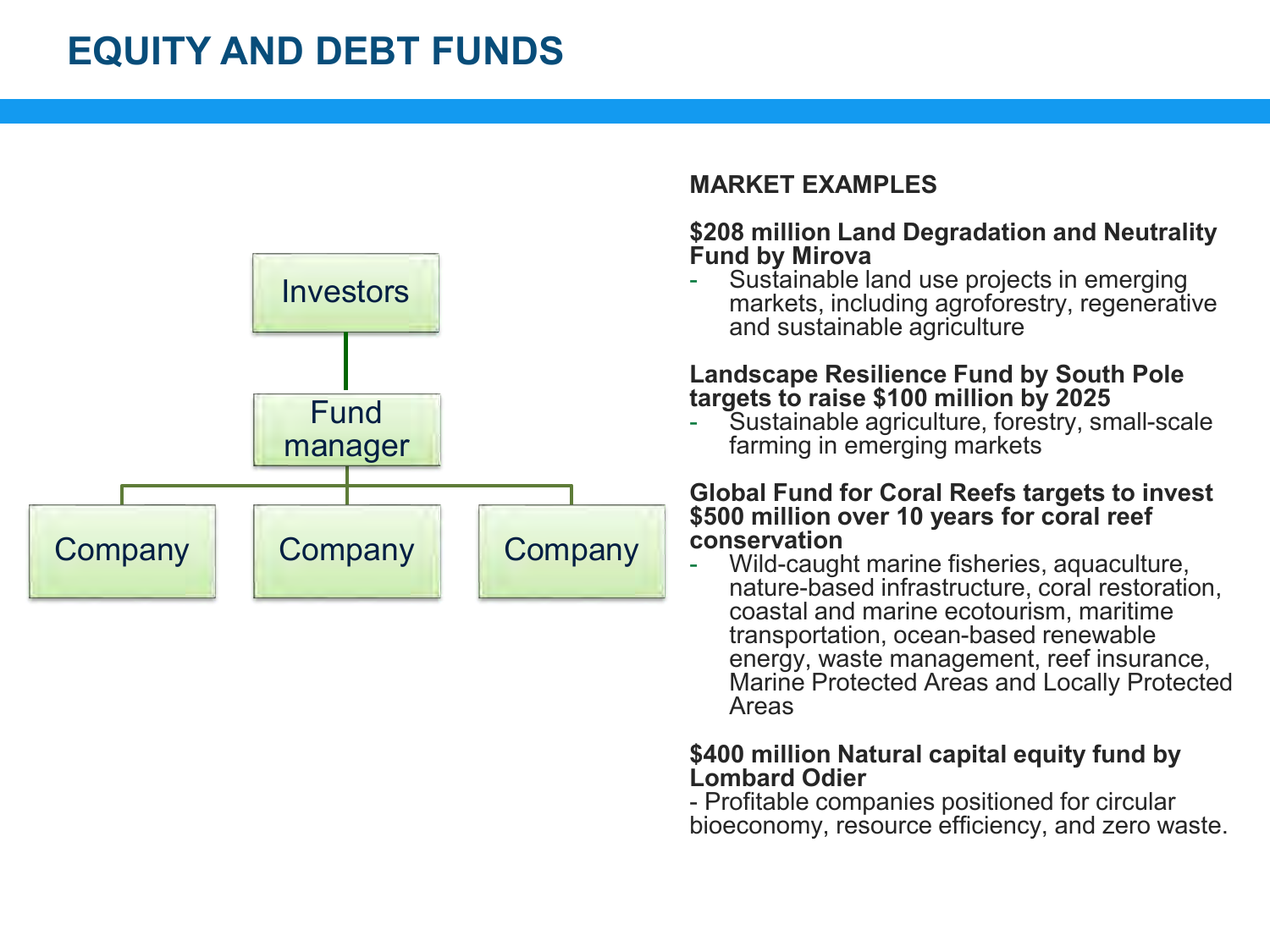### **USER-FINANCED MODEL**

#### **WATER FUNDS**

- Form of a trust fund, **capitalized by downstream water users and public funding** through voluntary and/or legally required contributions
- Pooled financial resources to finance conservation of watersheds and upstream land management for clean water supply and protection from floods



#### **MARKET EXAMPLE**

**Quito Water Fund** by Quito's public water utility and TNC for watershed restoration and protection

- Nondeclining 80-year delimited trust fund that receives public and private contributions

- Independent financial manager invests the funds
- Initial investments: \$1,000 from TNC and \$20,000 from the Quito water company.
- Additional private contributions from electric and bottling companies
- 2% surcharge to monthly water bills
- Current size of the fund is \$12million with an annual budget of \$2 million.

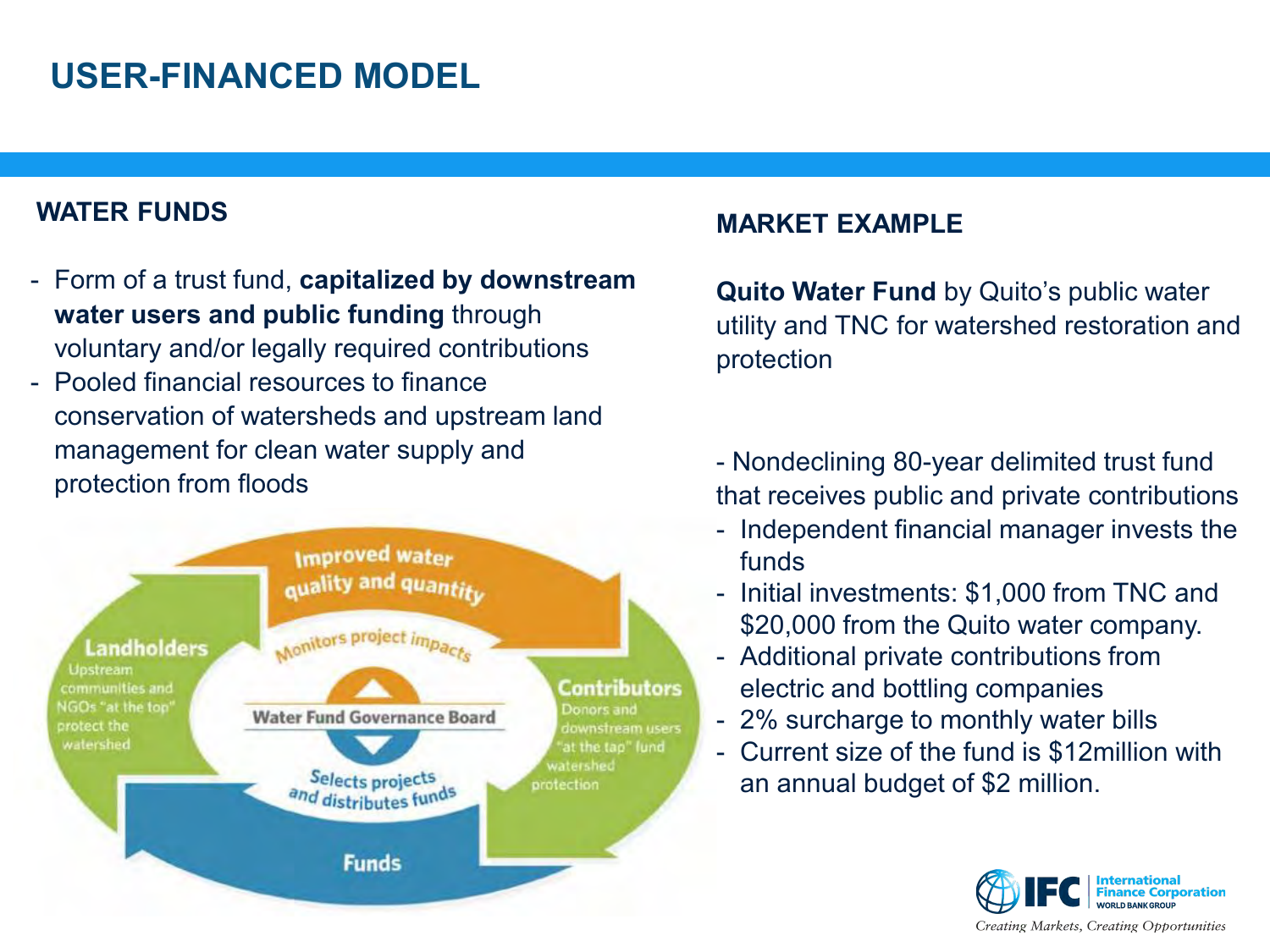### **USE OF PROCEEDS FINANCING MODEL**

#### **GREEN BOND AND GREEN LOAN PRINCIPLES**

#### **MARKET EXAMPLE**

Use of proceeds for eligible activities

Process for project evaluation and selection

Management of proceeds

Reporting

#### **£250 million Green Bond by Anglian Water**

Use of proceeds: energy efficiency, water conservation, adaptation measures such as reducing flood risks, and positive biodiversity co-benefits.

#### **Green Infrastructure:** 1 ha constructed water treatment wetland

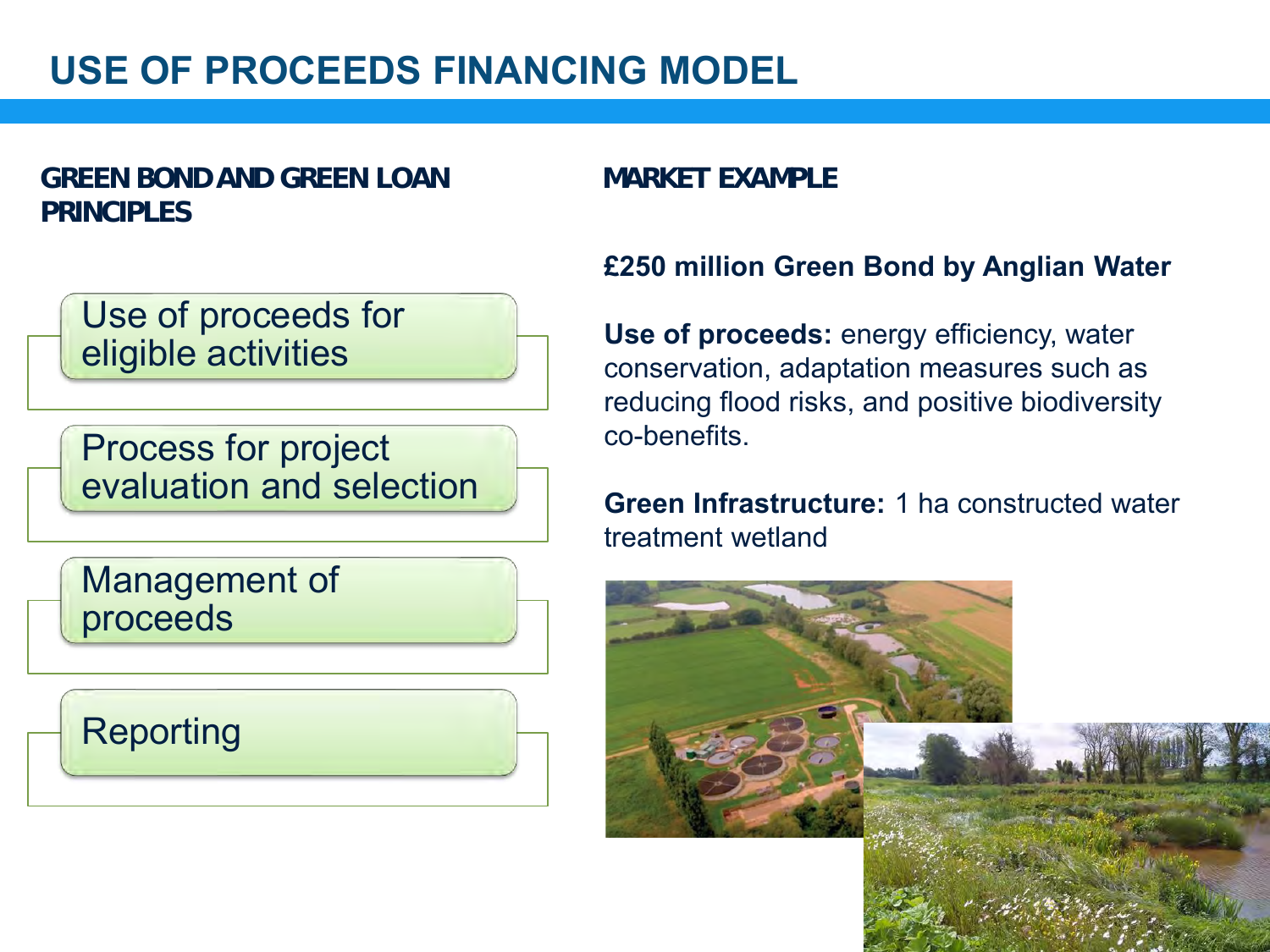### **PERFORMANCE BASED FINANCING MODEL**

#### **SUSTAINABILITY LINKED BOND AND LOAN PRINCIPLES**

Selection of key performance indicators

Calibration of sustainability performance targets

Bond/loan characteristics

### Reporting

### **Verification**

#### **MARKET EXAMPLES**

#### **€ 750 million biodiversity-linked revolving credit facility for UPM (Finland)**

**-** Decrease in loan interest rate is linked to achieving targets across 8 biodiversity indicators

#### **\$500 million 10-year sustainability linked bond by Klabin (Brazil)**

- 3 KPIs: water consumption; waste reuse; rewilding

- 3.2% coupon if targets achieved
- 12.5 bps coupon increase if KPI 1 is not achieved and 6.5 bps increase if KPIs 2 and 3 are not achieved.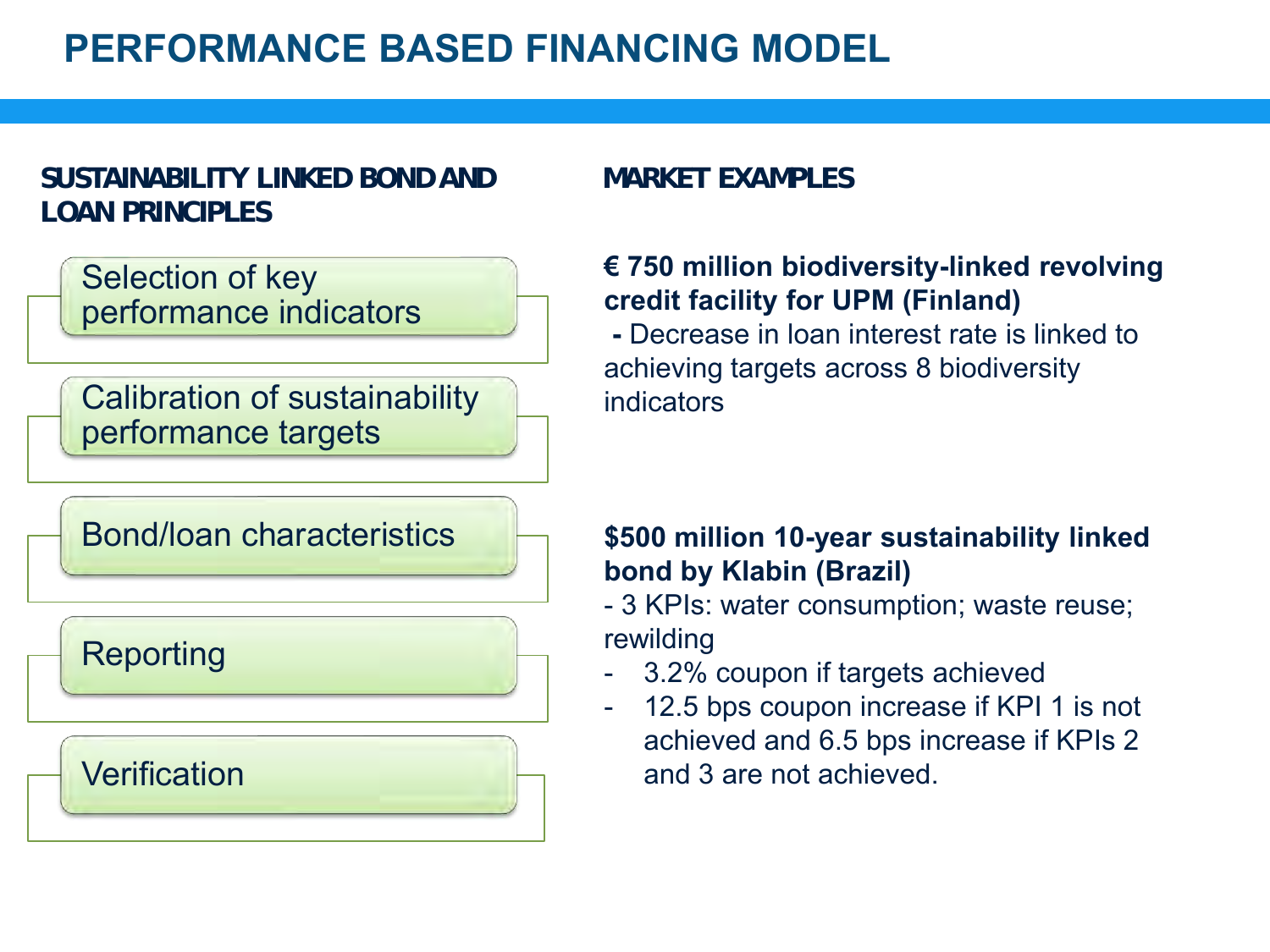### **LEVERAGING CARBON MARKETS TO FINANCE NATURE**

#### **The Woodland Nature Credits**







**Bio diversity** 



**being** 

- Developed and applied in Ireland to finance reforestation
- Sold to AXA (Euro 2 million) to meet sustainability commitments and develop new products (carbon neutral car insurance)

### **City Forest Credits**



- Developed and applied in the US for green urban infrastructure
- Sold to private companies to meet sustainability commitments
- Trade at \$22-30 per ton

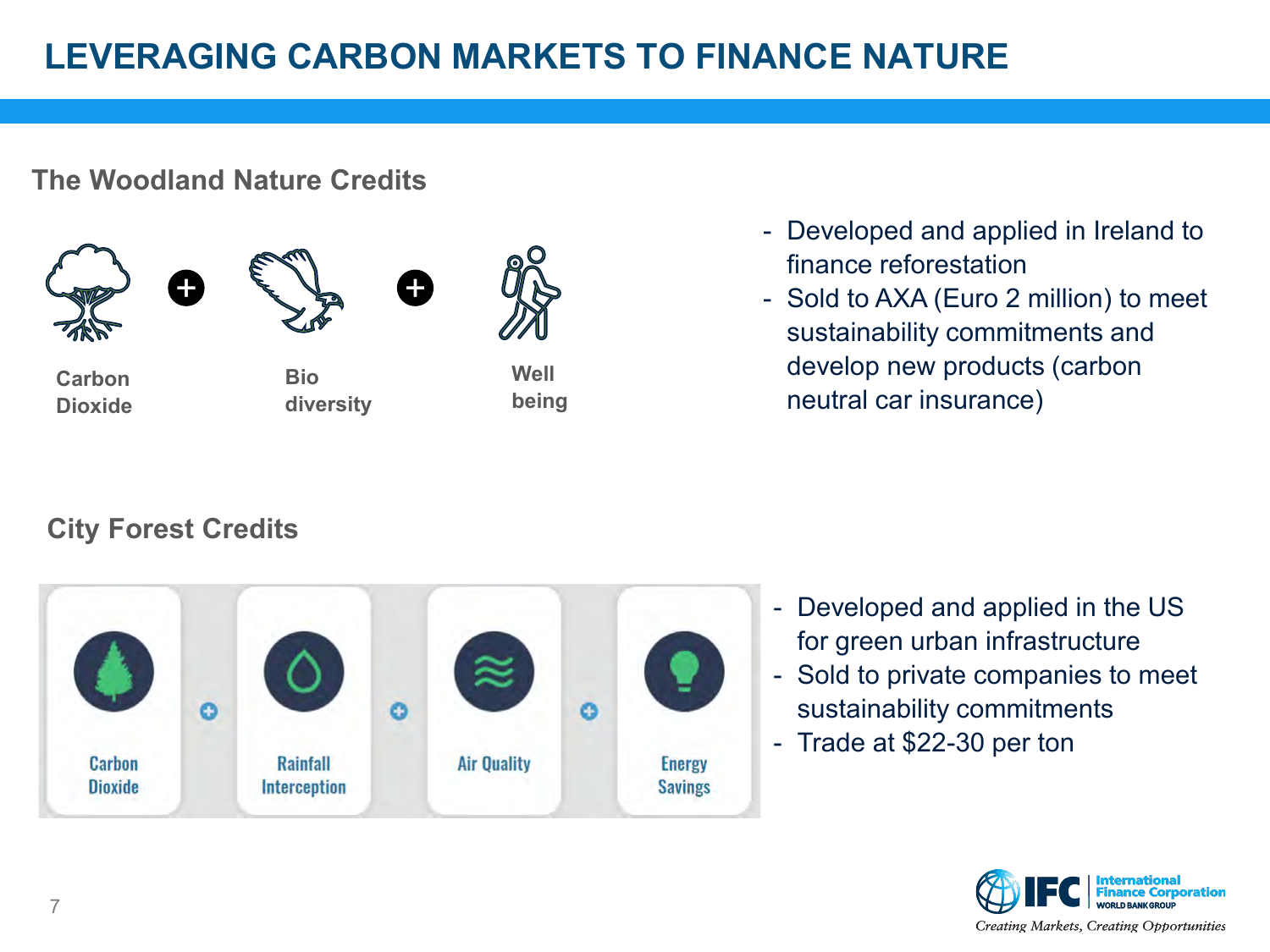### **IFC GUIDELINES FOR BLUE FINANCE (IN DRAFT)**

- Aligned with the Green Bond Principles and Green Loan Principles
- Contributes to SDG6 (Clean Water and Sanitation) and SDG14 (Life under Water)
- List of eligible use of proceeds to support private investments;
	- o Water supply and treatment
	- o Ocean/water friendly products
	- o Sustainable shipping and port logistics
	- o Fisheries, aquaculture and seafood value chain
	- o Marine ecosystem restoration and sustainable tourism
	- o Offshore renewable energy



**Latin America, diverting plastic waste from landfills and oceans**



### **Bank of Qingdao**

**Blue Bond**

**On-lending to projects with eligible use of proceeds in line with IFC's Guidelines for Blue Finance**